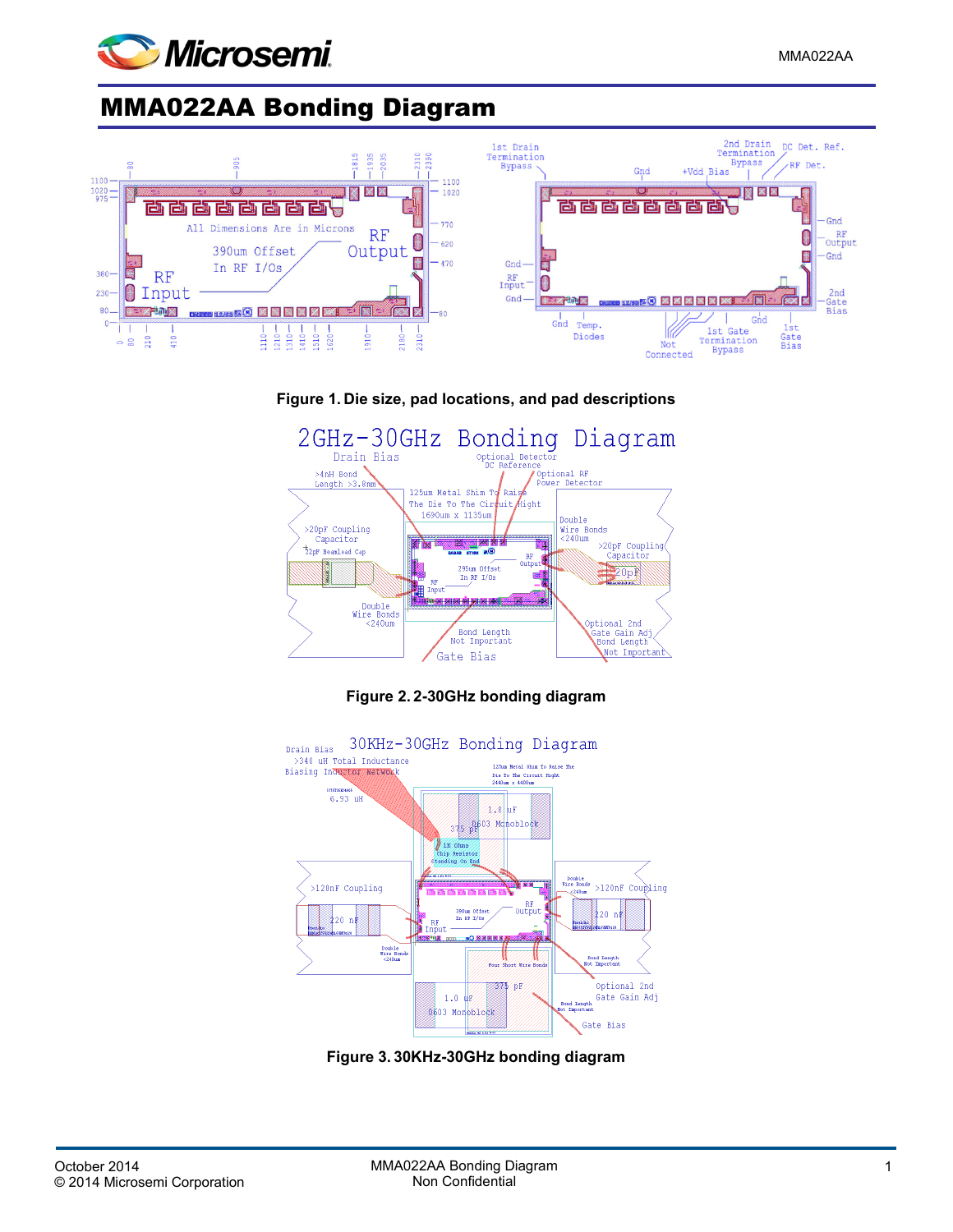

## **Pick-up and Chip Handling**

This MMIC has exposed air bridges on the top surface. **Do not pick up chip with vacuum on the die center**; handle from edges or use a collet.

## **Thermal Heat Sinking**

To avoid damage and for optimum performance, you must observe the maximum channel temperature and ensure adequate heat sinking.

## **ESD Handling and Bonding**

**This MMIC is ESD sensitive**; preventive measures should be taken during handling, die attach, and bonding.

**Epoxy die attach is recommended**. Please review our application note [MM-APP-0001](http://www.microsemi.com/document-portal/doc_download/133886-mm-app-0001-die-handling-application-note) GaAs MMIC handling and die attach recommendations, on our website for more handling, die attach and bonding information.